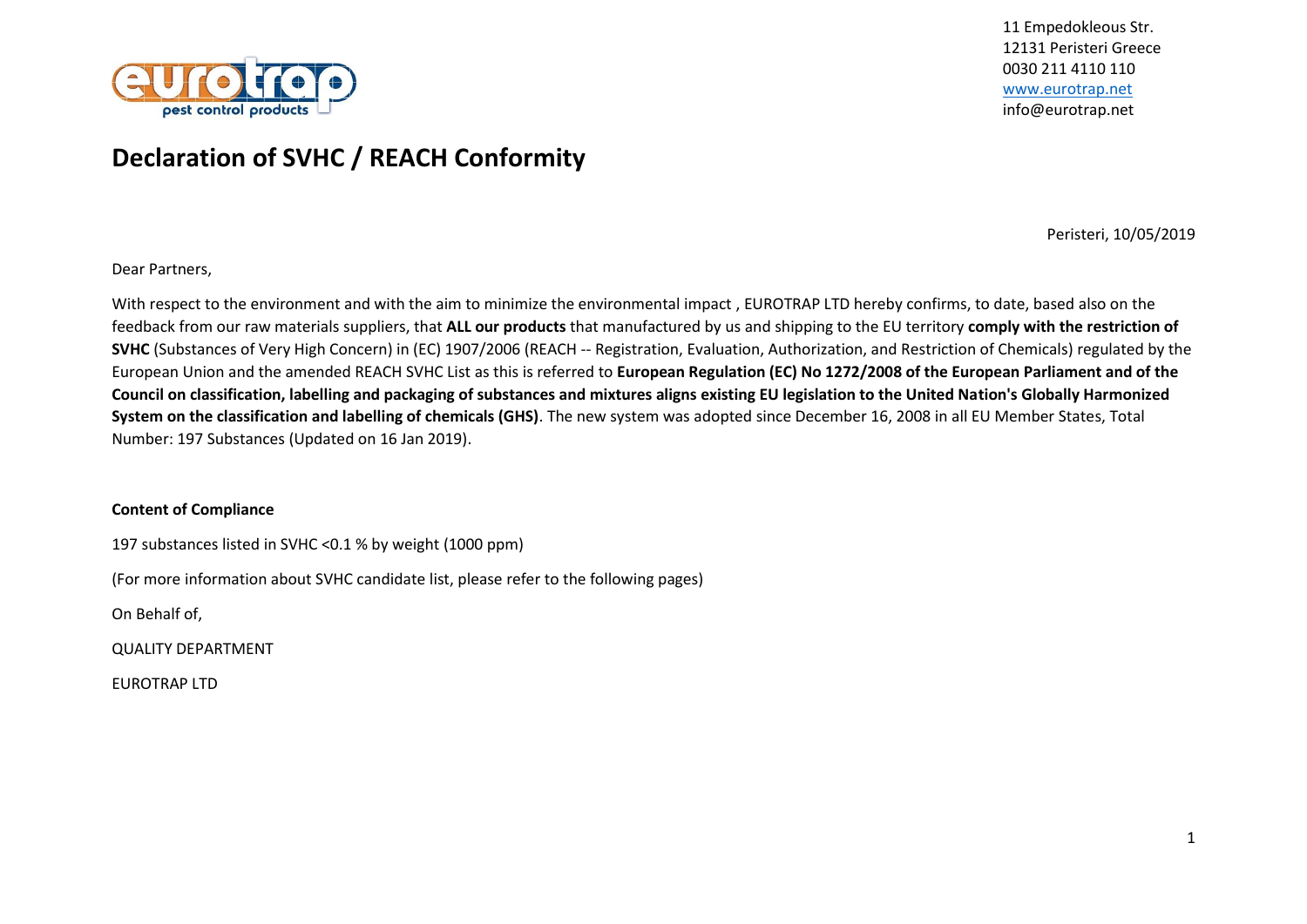| <b>CAS Number</b><br><b>Chemical Name</b><br><b>EC Number</b><br>D)<br>Index<br><b>Date</b><br>12131 Peristeri Greece<br>1,7,7-trimethyl-3-(phenylmethylene)bicyclo[2.2.1]heptan-2-<br>0030 211 4110 110<br>one (3-benzylidene camphon 3-BC)<br>239-139-9<br>15/1/2019<br>15087-24-8<br>197<br>2,2-bis(4'-hydroxyphenyl) 4-methylpentane<br>www.eurotrap.net<br>401-720-1<br>15/1/2019<br>196<br>6807-17-6<br>Benzo[k]fluoranthetantrol products<br>info@eurotrap.net<br>195<br>205-916-6<br>207-08-9<br>15/1/2019<br>Fluoranthene<br>205-912-4<br>206-44-0; 93951-69-0<br>15/1/2019<br>194<br>Phenanthrene<br>201-581-5<br>15/1/2019<br>193<br>$85 - 01 - 8$<br>15/1/2019<br>Pyrene<br>204-927-3<br>129-00-0; 1718-52-1<br>192<br>205-883-8<br>191-24-2<br>27/6/2018<br>191<br>Benzo[ghi]perylene<br>Decamethylcyclopentasiloxane (D5)<br>208-764-9<br>541-02-6<br>27/6/2018<br>190<br>234-541-0<br>12008-41-2<br>27/6/2018<br>Disodium octaborate<br>189<br>Dodecamethylcyclohexasiloxane(D6)<br>208-762-8<br>540-97-6<br>27/6/2018<br>188<br>203-468-6<br>27/6/2018<br>187<br>Ethylenediamine<br>107-15-3<br>231-100-4<br>7439-92-1<br>186<br>27/6/2018<br>Lead<br>209-136-7<br>556-67-2<br>27/6/2018<br>185<br>Octamethylcyclotetrasiloxane(D4)<br>Terphenyl, hydrogenated<br>262-967-7<br>27/6/2018<br>61788-32-7<br>184<br>201-545-9<br>84-61-7<br>183<br>Dicyclohexyl phthalate (DCHP)<br>27/6/2018<br>benzene-1,2,4-tricarboxylic acid 1,2 anhydride (trimellitic<br>anhydride)(TMA)<br>182<br>209-008-0<br>552-30-7<br>27/6/2018<br>200-280-6<br>15/1/2018<br>Benz[a]anthracene<br>56-55-3, 1718-53-2<br>181 | If on Authorization List, Sunset |
|-----------------------------------------------------------------------------------------------------------------------------------------------------------------------------------------------------------------------------------------------------------------------------------------------------------------------------------------------------------------------------------------------------------------------------------------------------------------------------------------------------------------------------------------------------------------------------------------------------------------------------------------------------------------------------------------------------------------------------------------------------------------------------------------------------------------------------------------------------------------------------------------------------------------------------------------------------------------------------------------------------------------------------------------------------------------------------------------------------------------------------------------------------------------------------------------------------------------------------------------------------------------------------------------------------------------------------------------------------------------------------------------------------------------------------------------------------------------------------------------------------------------------------------------------------------------------------------------------------------------------|----------------------------------|
|                                                                                                                                                                                                                                                                                                                                                                                                                                                                                                                                                                                                                                                                                                                                                                                                                                                                                                                                                                                                                                                                                                                                                                                                                                                                                                                                                                                                                                                                                                                                                                                                                       |                                  |
|                                                                                                                                                                                                                                                                                                                                                                                                                                                                                                                                                                                                                                                                                                                                                                                                                                                                                                                                                                                                                                                                                                                                                                                                                                                                                                                                                                                                                                                                                                                                                                                                                       |                                  |
|                                                                                                                                                                                                                                                                                                                                                                                                                                                                                                                                                                                                                                                                                                                                                                                                                                                                                                                                                                                                                                                                                                                                                                                                                                                                                                                                                                                                                                                                                                                                                                                                                       |                                  |
|                                                                                                                                                                                                                                                                                                                                                                                                                                                                                                                                                                                                                                                                                                                                                                                                                                                                                                                                                                                                                                                                                                                                                                                                                                                                                                                                                                                                                                                                                                                                                                                                                       |                                  |
|                                                                                                                                                                                                                                                                                                                                                                                                                                                                                                                                                                                                                                                                                                                                                                                                                                                                                                                                                                                                                                                                                                                                                                                                                                                                                                                                                                                                                                                                                                                                                                                                                       |                                  |
|                                                                                                                                                                                                                                                                                                                                                                                                                                                                                                                                                                                                                                                                                                                                                                                                                                                                                                                                                                                                                                                                                                                                                                                                                                                                                                                                                                                                                                                                                                                                                                                                                       |                                  |
|                                                                                                                                                                                                                                                                                                                                                                                                                                                                                                                                                                                                                                                                                                                                                                                                                                                                                                                                                                                                                                                                                                                                                                                                                                                                                                                                                                                                                                                                                                                                                                                                                       |                                  |
|                                                                                                                                                                                                                                                                                                                                                                                                                                                                                                                                                                                                                                                                                                                                                                                                                                                                                                                                                                                                                                                                                                                                                                                                                                                                                                                                                                                                                                                                                                                                                                                                                       |                                  |
|                                                                                                                                                                                                                                                                                                                                                                                                                                                                                                                                                                                                                                                                                                                                                                                                                                                                                                                                                                                                                                                                                                                                                                                                                                                                                                                                                                                                                                                                                                                                                                                                                       |                                  |
|                                                                                                                                                                                                                                                                                                                                                                                                                                                                                                                                                                                                                                                                                                                                                                                                                                                                                                                                                                                                                                                                                                                                                                                                                                                                                                                                                                                                                                                                                                                                                                                                                       |                                  |
|                                                                                                                                                                                                                                                                                                                                                                                                                                                                                                                                                                                                                                                                                                                                                                                                                                                                                                                                                                                                                                                                                                                                                                                                                                                                                                                                                                                                                                                                                                                                                                                                                       |                                  |
|                                                                                                                                                                                                                                                                                                                                                                                                                                                                                                                                                                                                                                                                                                                                                                                                                                                                                                                                                                                                                                                                                                                                                                                                                                                                                                                                                                                                                                                                                                                                                                                                                       |                                  |
|                                                                                                                                                                                                                                                                                                                                                                                                                                                                                                                                                                                                                                                                                                                                                                                                                                                                                                                                                                                                                                                                                                                                                                                                                                                                                                                                                                                                                                                                                                                                                                                                                       |                                  |
|                                                                                                                                                                                                                                                                                                                                                                                                                                                                                                                                                                                                                                                                                                                                                                                                                                                                                                                                                                                                                                                                                                                                                                                                                                                                                                                                                                                                                                                                                                                                                                                                                       |                                  |
|                                                                                                                                                                                                                                                                                                                                                                                                                                                                                                                                                                                                                                                                                                                                                                                                                                                                                                                                                                                                                                                                                                                                                                                                                                                                                                                                                                                                                                                                                                                                                                                                                       |                                  |
|                                                                                                                                                                                                                                                                                                                                                                                                                                                                                                                                                                                                                                                                                                                                                                                                                                                                                                                                                                                                                                                                                                                                                                                                                                                                                                                                                                                                                                                                                                                                                                                                                       |                                  |
|                                                                                                                                                                                                                                                                                                                                                                                                                                                                                                                                                                                                                                                                                                                                                                                                                                                                                                                                                                                                                                                                                                                                                                                                                                                                                                                                                                                                                                                                                                                                                                                                                       |                                  |
|                                                                                                                                                                                                                                                                                                                                                                                                                                                                                                                                                                                                                                                                                                                                                                                                                                                                                                                                                                                                                                                                                                                                                                                                                                                                                                                                                                                                                                                                                                                                                                                                                       |                                  |
|                                                                                                                                                                                                                                                                                                                                                                                                                                                                                                                                                                                                                                                                                                                                                                                                                                                                                                                                                                                                                                                                                                                                                                                                                                                                                                                                                                                                                                                                                                                                                                                                                       |                                  |
|                                                                                                                                                                                                                                                                                                                                                                                                                                                                                                                                                                                                                                                                                                                                                                                                                                                                                                                                                                                                                                                                                                                                                                                                                                                                                                                                                                                                                                                                                                                                                                                                                       |                                  |
|                                                                                                                                                                                                                                                                                                                                                                                                                                                                                                                                                                                                                                                                                                                                                                                                                                                                                                                                                                                                                                                                                                                                                                                                                                                                                                                                                                                                                                                                                                                                                                                                                       |                                  |
| 208-168-9<br>513-78-0<br>15/1/2018<br>Cadmium carbonate<br>180                                                                                                                                                                                                                                                                                                                                                                                                                                                                                                                                                                                                                                                                                                                                                                                                                                                                                                                                                                                                                                                                                                                                                                                                                                                                                                                                                                                                                                                                                                                                                        |                                  |
| 244-168-5<br>15/1/2018<br>Cadmium hydroxide<br>21041-95-2<br>179                                                                                                                                                                                                                                                                                                                                                                                                                                                                                                                                                                                                                                                                                                                                                                                                                                                                                                                                                                                                                                                                                                                                                                                                                                                                                                                                                                                                                                                                                                                                                      |                                  |
| 233-710-6<br>15/1/2018<br>178<br>10022-68-1, 10325-94-7<br>Cadmium nitrate                                                                                                                                                                                                                                                                                                                                                                                                                                                                                                                                                                                                                                                                                                                                                                                                                                                                                                                                                                                                                                                                                                                                                                                                                                                                                                                                                                                                                                                                                                                                            |                                  |
| 205-923-4<br>177<br>218-01-9, 1719-03-5<br>15/1/2018<br>Chrysene                                                                                                                                                                                                                                                                                                                                                                                                                                                                                                                                                                                                                                                                                                                                                                                                                                                                                                                                                                                                                                                                                                                                                                                                                                                                                                                                                                                                                                                                                                                                                      |                                  |
| Dodecachloropentacyclo[12.2.1.16,9.02,13.05,10]octadeca-                                                                                                                                                                                                                                                                                                                                                                                                                                                                                                                                                                                                                                                                                                                                                                                                                                                                                                                                                                                                                                                                                                                                                                                                                                                                                                                                                                                                                                                                                                                                                              |                                  |
| 7,15-diene ("Dechlorane Plus"™<br>15/1/2018<br>176                                                                                                                                                                                                                                                                                                                                                                                                                                                                                                                                                                                                                                                                                                                                                                                                                                                                                                                                                                                                                                                                                                                                                                                                                                                                                                                                                                                                                                                                                                                                                                    |                                  |
| Reaction products of 1,3,4-thiadiazolidine-2,5-dithione,                                                                                                                                                                                                                                                                                                                                                                                                                                                                                                                                                                                                                                                                                                                                                                                                                                                                                                                                                                                                                                                                                                                                                                                                                                                                                                                                                                                                                                                                                                                                                              |                                  |
| formaldehyde and 4-heptylphenol, branched and linear<br>175<br>$(RP-HP)$<br>15/1/2018                                                                                                                                                                                                                                                                                                                                                                                                                                                                                                                                                                                                                                                                                                                                                                                                                                                                                                                                                                                                                                                                                                                                                                                                                                                                                                                                                                                                                                                                                                                                 |                                  |
| 7/7/2017<br>Perfluorohexane-1-sulphonic acid and its salts (PFHxS)<br>174                                                                                                                                                                                                                                                                                                                                                                                                                                                                                                                                                                                                                                                                                                                                                                                                                                                                                                                                                                                                                                                                                                                                                                                                                                                                                                                                                                                                                                                                                                                                             |                                  |
| 4,4'-isopropylidenediphenol (bisphenol A)<br>201-245-8<br>80-05-7<br>12/1/2017<br>173                                                                                                                                                                                                                                                                                                                                                                                                                                                                                                                                                                                                                                                                                                                                                                                                                                                                                                                                                                                                                                                                                                                                                                                                                                                                                                                                                                                                                                                                                                                                 |                                  |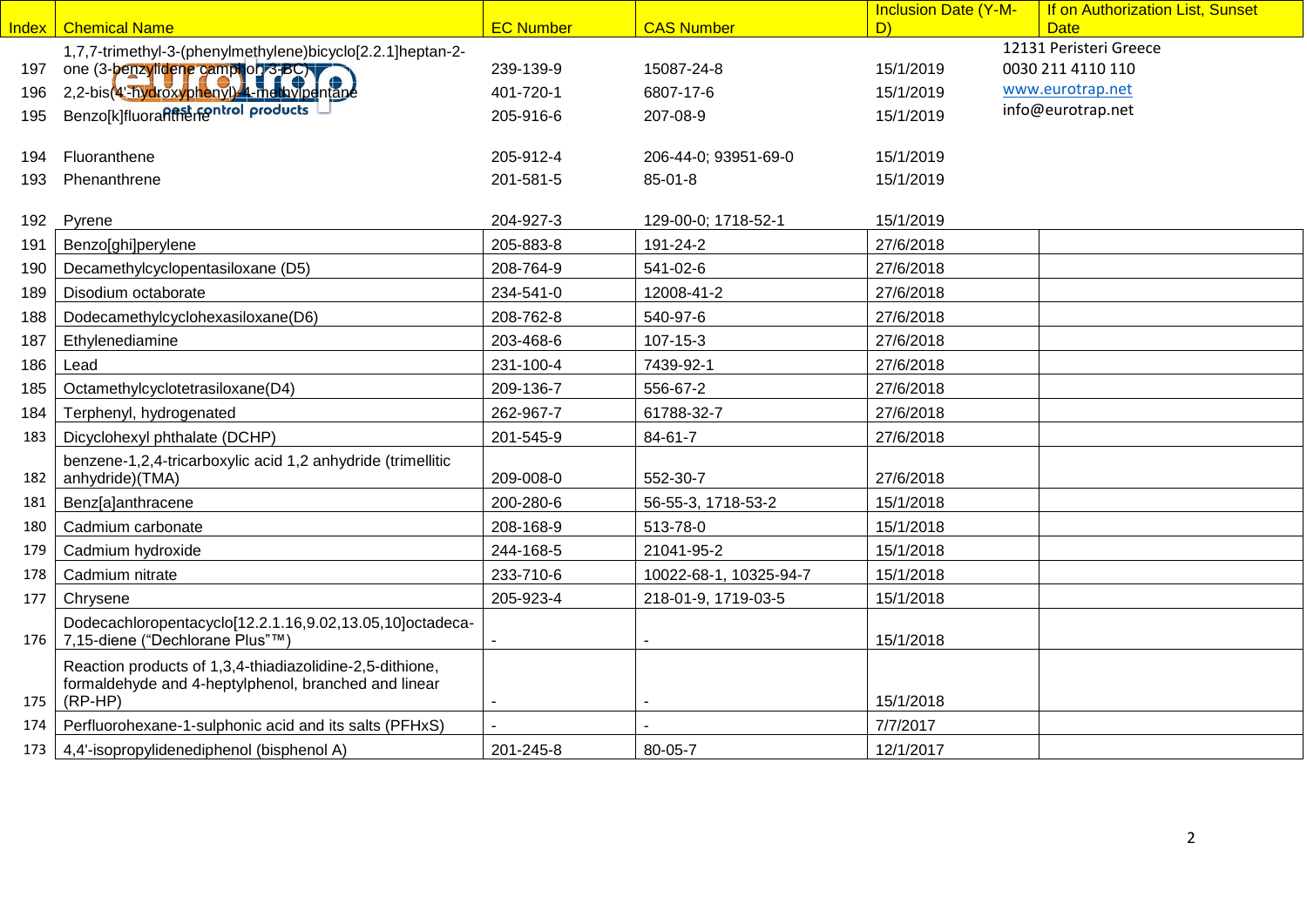

| 172 | nonadecafluorodecanoic acid (PFDA) and its sodium and<br>ammonium salts                                                                                                                                                                                 | 206-400-3                  | 335-76-2                            | 12/1/2017                 |                 |
|-----|---------------------------------------------------------------------------------------------------------------------------------------------------------------------------------------------------------------------------------------------------------|----------------------------|-------------------------------------|---------------------------|-----------------|
| 171 | 4-heptylphenol, branched and linear (4-HPbl)                                                                                                                                                                                                            |                            |                                     | 12/1/2017                 |                 |
| 170 | p-(1,1-dimethylpropyl)phenol (PTAP)                                                                                                                                                                                                                     | 201-280-9                  | 80-46-6                             | 12/1/2017                 |                 |
| 169 | Benzo[def]chrysene                                                                                                                                                                                                                                      | 200-028-5                  | $50-32-8$                           | 20/6/2016                 |                 |
| 168 | Nitrobenzene                                                                                                                                                                                                                                            | 202-716-0                  | 98-95-3                             | 17/12/2015                |                 |
| 167 | 2,4-di-tert-butyl-6-(5-chlorobenzotriazol-2-yl)phenol (UV-<br>327)                                                                                                                                                                                      | 223-383-8                  | 3864-99-1                           | 17/12/2015                |                 |
| 166 | 2-(2H-benzotriazol-2-yl)-4-(tert-butyl)-6-(sec-butyl)phenol<br>$(UV-350)$                                                                                                                                                                               | 253-037-1                  | 36437-37-3                          | 17/12/2015                |                 |
| 165 | 1,3-propanesultone                                                                                                                                                                                                                                      | 214-317-9                  | 1120-71-4                           | 17/12/2015                |                 |
| 164 | Perfluorononan-1-oic-acid and its sodium and ammonium<br>salts                                                                                                                                                                                          | 206-801-3                  | 375-95-1, 21049-39-8, 4149-<br>60-4 | 17/12/2015                |                 |
| 163 | 1,2-benzenedicarboxylic acid, di-C6-10-alkyl esters; 1,2-<br>benzenedicarboxylic acid, mixed decyl and hexyl and octyl<br>diesters with $\geq 0.3\%$ of dihexyl phthalate (EC No. 201-559-<br>  5)                                                      | 271-094-0, 272-<br>$013-1$ | 68515-51-5, 68648-93-1              | 15/6/2015                 |                 |
| 162 | 5-sec-butyl-2-(2,4-dimethylcyclohex-3-en-1-yl)-5-methyl-<br>1,3-dioxane [1], 5-sec-butyl-2-(4,6-dimethylcyclohex-3-en-<br>1-yl)-5-methyl-1,3-dioxane [2] [covering any of the<br>individual stereoisomers of [1] and [2] or any combination<br>thereof] |                            |                                     | 15/6/2015                 |                 |
| 161 | Bis (2-ethylhexyl)phthalate (DEHP)                                                                                                                                                                                                                      | 204-211-0                  | 117-81-7                            | 2014/12/17;<br>2008/10/28 | Yes, 02/21/2015 |
| 160 | 2-(2H-benzotriazol-2-yl)-4,6-ditertpentylphenol (UV-328)                                                                                                                                                                                                | 247-384-8                  | 25973-55-1                          | 17/12/2014                |                 |
| 159 | 2-benzotriazol-2-yl-4,6-di-tert-butylphenol (UV-320)                                                                                                                                                                                                    | 223-346-6                  | 3846-71-7                           | 17/12/2014                |                 |
| 158 | 2-ethylhexyl 10-ethyl-4,4-dioctyl-7-oxo-8-oxa-3,5-dithia-4-<br>stannatetradecanoate (DOTE)                                                                                                                                                              | 239-622-4                  | 15571-58-1                          | 17/12/2014                |                 |
| 157 | Cadmium fluoride                                                                                                                                                                                                                                        | 232-222-0                  | 7790-79-6                           | 17/12/2014                |                 |
| 156 | Cadmium sulphate                                                                                                                                                                                                                                        | 233-331-6                  | 10124-36-4, 31119-53-6              | 17/12/2014                |                 |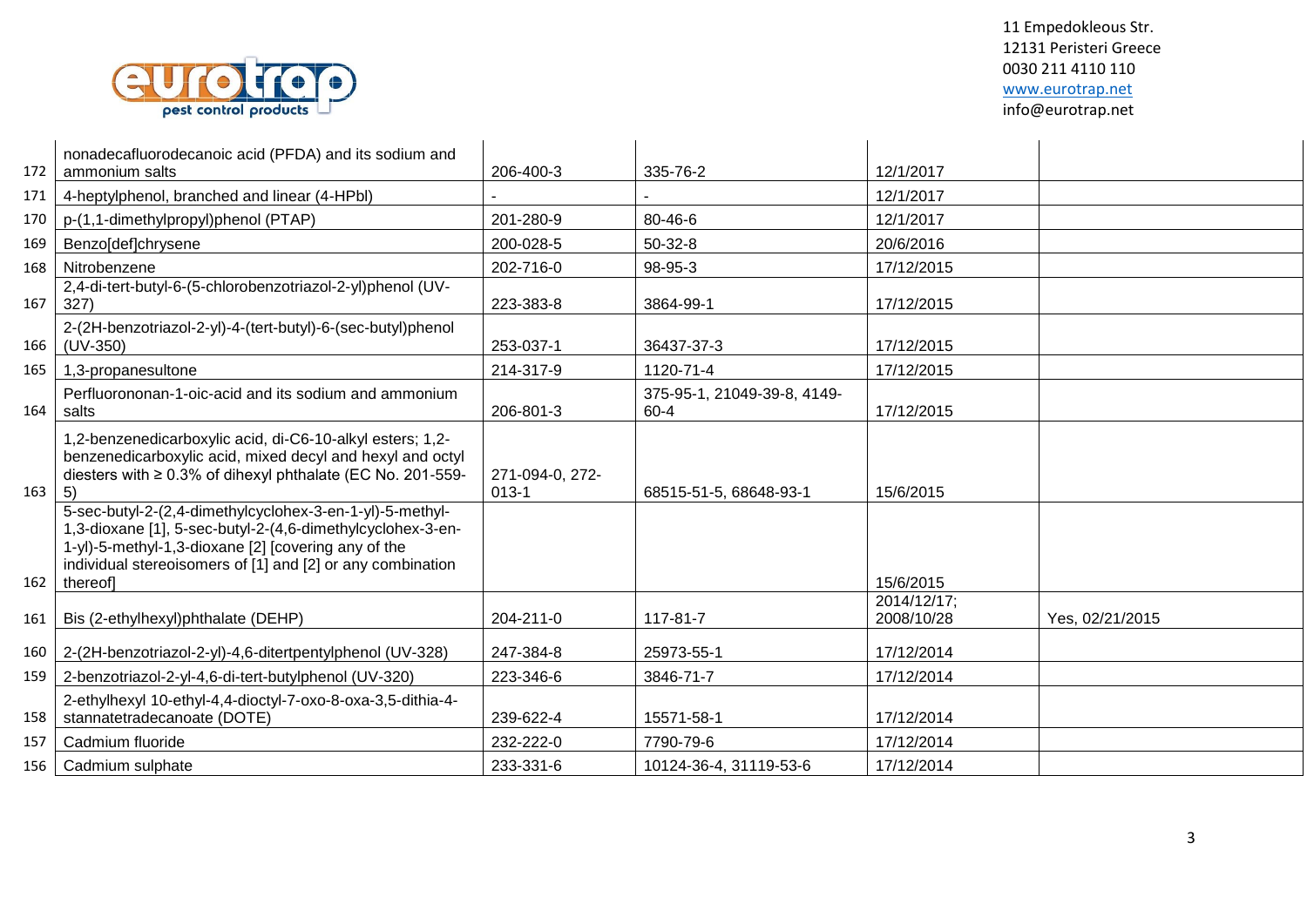

|     | reaction mass of 2-ethylhexyl 10-ethyl-4,4-dioctyl-7-oxo-8-                 |                 |            |            |                 |
|-----|-----------------------------------------------------------------------------|-----------------|------------|------------|-----------------|
|     | oxa-3,5-dithia-4-stannatetradecanoate and 2-ethylhexyl 10-                  |                 |            |            |                 |
|     | ethyl-4-[[2-[(2-ethylhexyl)oxy]-2-oxoethyl]thio]-4-octyl-7-oxo-             |                 |            |            |                 |
| 155 | 8-oxa-3,5-dithia-4-stannatetradecanoate (reaction mass of<br>DOTE and MOTE) |                 |            | 17/12/2014 |                 |
|     | 1,2-Benzenedicarboxylic acid, dihexylester, branched and                    |                 |            |            |                 |
| 154 | linear                                                                      | 271-093-5       | 68515-50-4 | 16/6/2014  |                 |
| 153 | Cadmium chloride                                                            | 233-296-7       | 10108-64-2 | 16/6/2014  |                 |
|     |                                                                             | 239-172-9, 234- |            |            |                 |
| 152 | Sodium perborate, perboric acid, sodium salt                                | $390-0$         |            | 16/6/2014  |                 |
| 151 | Sodium peroxometaborate                                                     | 231-556-4       | 7632-4-4.  | 16/6/2014  |                 |
| 150 | Cadmium sulphide                                                            | 215-147-8       | 1306-23-6  | 16/12/2013 |                 |
| 149 | Dihexyl phthalate                                                           | 201-559-5       | 84-75-3    | 16/12/2013 |                 |
|     | Disodium 3,3'-[[1,1'-biphenyl]-4,4'-diylbis(azo)]bis(4-                     |                 |            |            |                 |
| 148 | aminonaphthalene-1-sulphonate) (C.I. Direct Red 28)                         | 209-358-4       | 573-58-0   | 16/12/2013 |                 |
|     | Disodium 4-amino-3-[[4'-[(2,4-diaminophenyl)azo][1,1'-                      |                 |            |            |                 |
|     | biphenyl]-4-yl]azo] -5-hydroxy-6-(phenylazo)naphthalene-                    |                 |            |            |                 |
| 147 | 2,7-disulphonate (C.I. Direct Black 38)                                     | 217-710-3       | 1937-37-7  | 16/12/2013 |                 |
| 146 | Imidazolidine-2-thione (2-imidazoline-2-thiol)                              | 202-506-9       | 96-45-7    | 16/12/2013 |                 |
| 145 | Lead di(acetate)                                                            | 206-104-4       | 301-04-2   | 16/12/2013 |                 |
| 144 | Trixylyl phosphate                                                          | 246-677-8       | 25155-23-1 | 16/12/2013 |                 |
|     | 4-Nonylphenol, branched and linear, ethoxylated                             |                 |            |            |                 |
|     | [substances with a linear and/or branched alkyl chain with a                |                 |            |            |                 |
|     | carbon number of 9 covalently bound in position 4 to                        |                 |            |            |                 |
|     | phenol, ethoxylated covering UVCB- and well-defined                         |                 |            |            |                 |
|     | substances, polymers and homologues, which include any                      |                 |            |            |                 |
| 143 | of the individual isomers and/or combinations thereof]                      |                 |            | 20/6/2013  | Yes, 01/04/2021 |
| 142 | Ammonium pentadecafluorooctanoate (APFO)                                    | 223-320-4       | 3825-26-1  | 20/6/2013  |                 |
| 141 | Cadmium                                                                     | 231-152-8       | 7440-43-9  | 20/6/2013  |                 |
| 140 | Cadmium oxide                                                               | 215-146-2       | 1306-19-0  | 20/6/2013  |                 |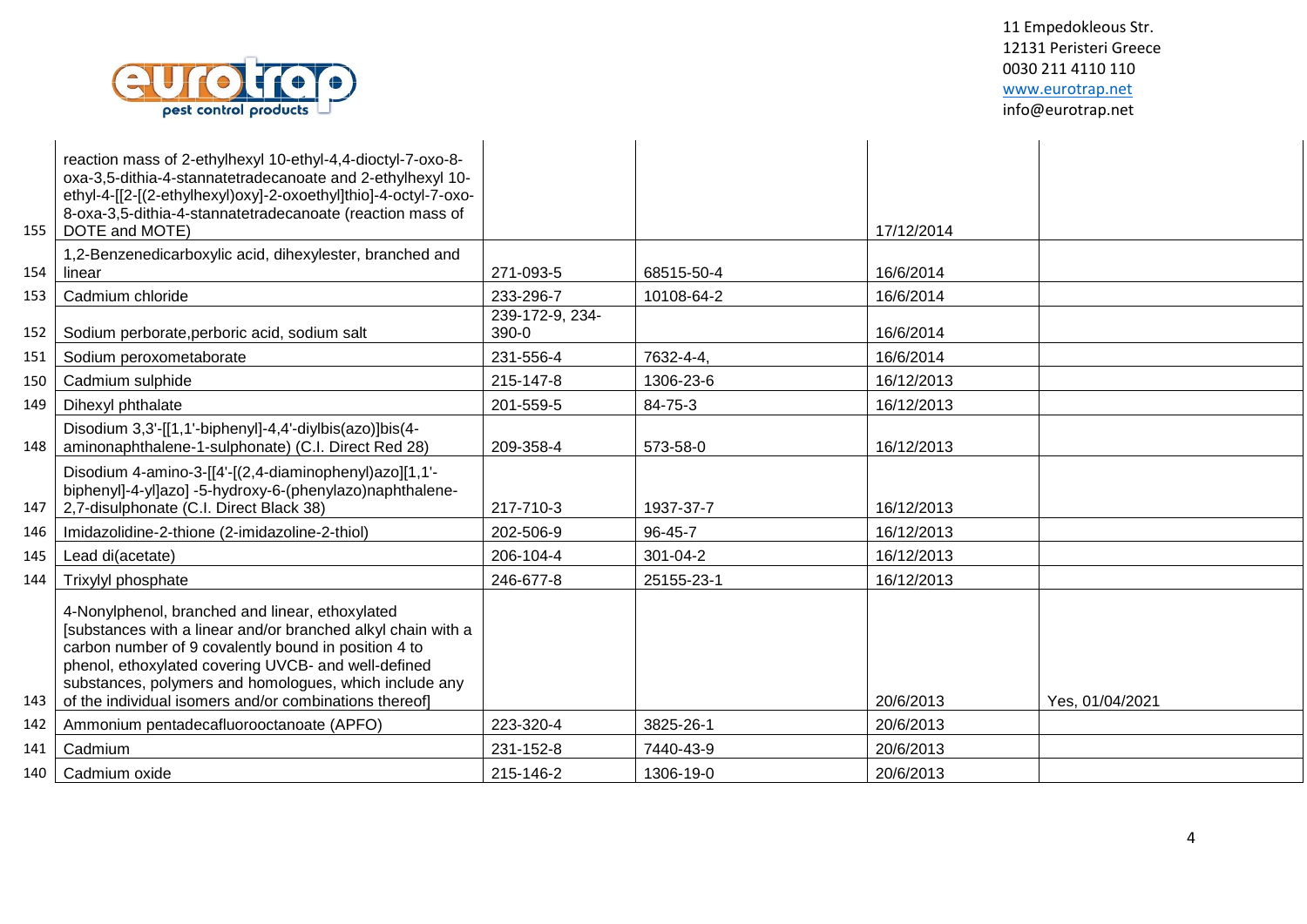

| 139 | Dipentyl phthalate (DPP)                                                                                                                                                                                                                                                                       | 205-017-9 | 131-18-0      | 20/6/2013  | Yes, 07/04/2020 |
|-----|------------------------------------------------------------------------------------------------------------------------------------------------------------------------------------------------------------------------------------------------------------------------------------------------|-----------|---------------|------------|-----------------|
| 138 | Pentadecafluorooctanoic acid (PFOA)                                                                                                                                                                                                                                                            | 206-397-9 | 335-67-1      | 20/6/2013  |                 |
| 137 | 1,2-Benzenedicarboxylic acid, dipentylester, branched and<br>linear                                                                                                                                                                                                                            | 284-032-2 | 84777-06-0    | 19/12/2012 | Yes, 07/04/2020 |
| 136 | 1,2-Diethoxyethane                                                                                                                                                                                                                                                                             | 211-076-1 | 629-14-1      | 19/12/2012 |                 |
| 135 | 1-bromopropane (n-propyl bromide)                                                                                                                                                                                                                                                              | 203-445-0 | 106-94-5      | 19/12/2012 | Yes, 07/04/2020 |
| 134 | 3-ethyl-2-methyl-2-(3-methylbutyl)-1,3-oxazolidine                                                                                                                                                                                                                                             | 421-150-7 | 143860-04-2   | 19/12/2012 |                 |
| 133 | 4,4'-methylenedi-o-toluidine                                                                                                                                                                                                                                                                   | 212-658-8 | 838-88-0      | 19/12/2012 |                 |
| 132 | 4,4'-oxydianiline and its salts                                                                                                                                                                                                                                                                | 202-977-0 | 101-80-4      | 19/12/2012 |                 |
| 131 | 4-(1,1,3,3-tetramethylbutyl)phenol, ethoxylated [covering<br>well-defined substances and UVCB substances, polymers<br>and homologues]                                                                                                                                                          |           |               | 19/12/2012 |                 |
| 130 | 4-Aminoazobenzene                                                                                                                                                                                                                                                                              | 200-453-6 | 60-09-3       | 19/12/2012 |                 |
| 129 | 4-methyl-m-phenylenediamine (toluene-2,4-diamine)                                                                                                                                                                                                                                              | 202-453-1 | 95-80-7       | 19/12/2012 |                 |
| 128 | 4-Nonylphenol, branched and linear [substances with a<br>linear and/or branched alkyl chain with a carbon number of<br>9 covalently bound in position 4 to phenol, covering also<br>UVCB- and well-defined substances which include any of<br>the individual isomers or a combination thereof] |           |               | 19/12/2012 |                 |
| 127 | 6-methoxy-m-toluidine (p-cresidine)                                                                                                                                                                                                                                                            | 204-419-1 | 120-71-8      | 19/12/2012 |                 |
| 126 | [Phthalato(2-)]dioxotrilead                                                                                                                                                                                                                                                                    | 273-688-5 | 69011-06-9    | 19/12/2012 |                 |
| 125 | Acetic acid, lead salt, basic                                                                                                                                                                                                                                                                  | 257-175-3 | 51404-69-4    | 19/12/2012 |                 |
| 124 | Biphenyl-4-ylamine                                                                                                                                                                                                                                                                             | 202-177-1 | $92 - 67 - 1$ | 19/12/2012 |                 |
| 123 | Bis(pentabromophenyl) ether (decabromodiphenyl ether)<br>(DecaBDE)                                                                                                                                                                                                                             | 214-604-9 | 1163-19-5     | 19/12/2012 |                 |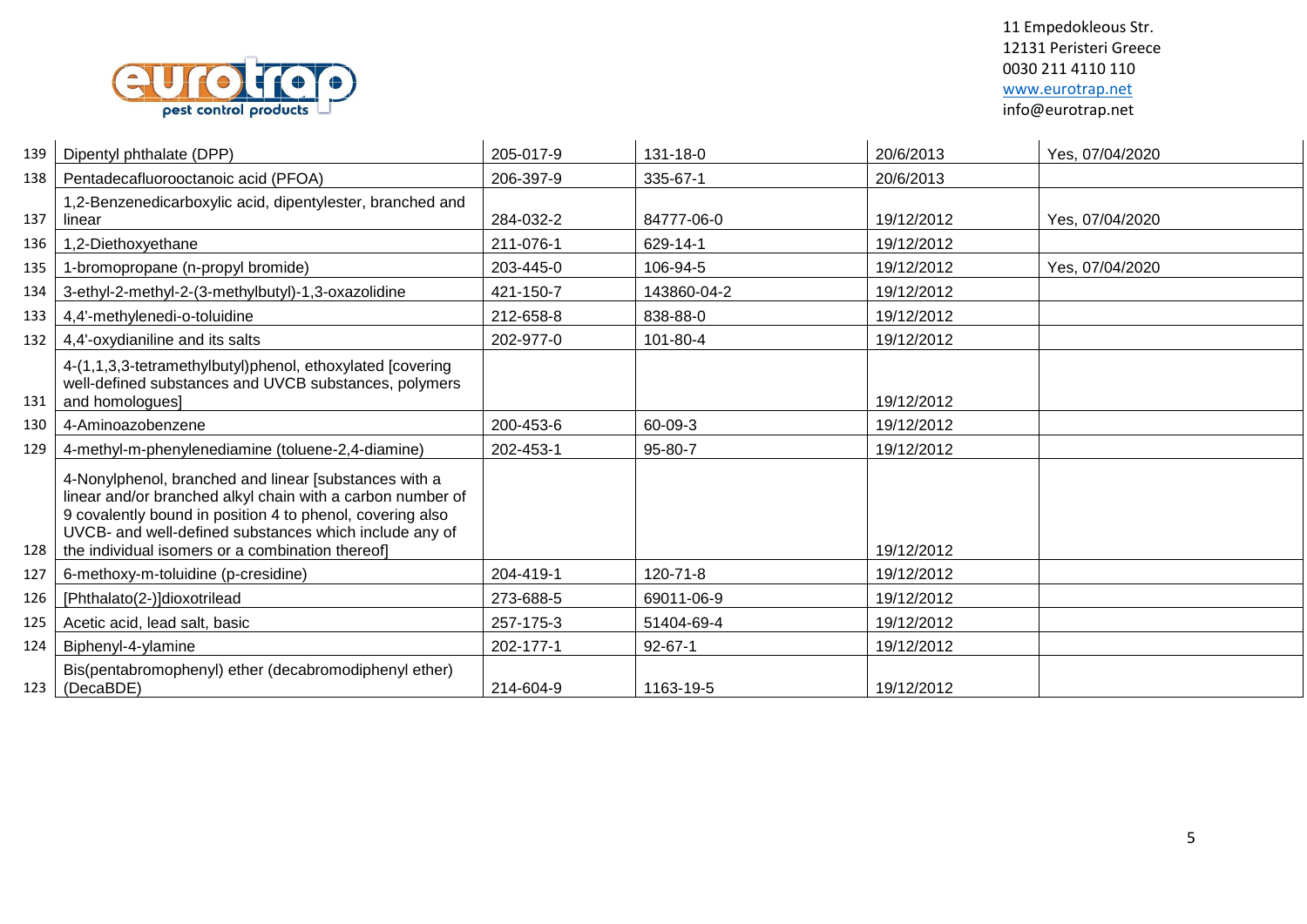

| 122 | Cyclohexane-1,2-dicarboxylic anhydride [1], cis-<br>cyclohexane-1,2-dicarboxylic anhydride [2], trans-<br>cyclohexane-1,2-dicarboxylic anhydride [3] [The individual<br>cis- [2] and trans- [3] isomer substances and all possible<br>combinations of the cis- and trans-isomers [1] are covered<br>by this entry]                                               | 201-604-9, 236-<br>086-3, 238-009-9               | 85-42-7, 13149-00-3, 14166-<br>$21 - 3$           | 19/12/2012 |                 |
|-----|------------------------------------------------------------------------------------------------------------------------------------------------------------------------------------------------------------------------------------------------------------------------------------------------------------------------------------------------------------------|---------------------------------------------------|---------------------------------------------------|------------|-----------------|
| 121 | Diazene-1,2-dicarboxamide (C,C`-azodi(formamide))<br>(ADCA)                                                                                                                                                                                                                                                                                                      | 204-650-8                                         | 123-77-3                                          | 19/12/2012 |                 |
| 120 | Dibutyltin dichloride (DBTC)                                                                                                                                                                                                                                                                                                                                     | 211-670-0                                         | 683-18-1                                          | 19/12/2012 |                 |
| 119 | Diethyl sulphate                                                                                                                                                                                                                                                                                                                                                 | 200-589-6                                         | 64-67-5                                           | 19/12/2012 |                 |
| 118 | Diisopentylphthalate                                                                                                                                                                                                                                                                                                                                             | 210-088-4                                         | 605-50-5                                          | 19/12/2012 | Yes, 07/04/2020 |
| 117 | Dimethyl sulphate                                                                                                                                                                                                                                                                                                                                                | 201-058-1                                         | $77 - 78 - 1$                                     | 19/12/2012 |                 |
| 116 | Dinoseb (6-sec-butyl-2,4-dinitrophenol)                                                                                                                                                                                                                                                                                                                          | 201-861-7                                         | 88-85-7                                           | 19/12/2012 |                 |
| 115 | Dioxobis(stearato)trilead                                                                                                                                                                                                                                                                                                                                        | 235-702-8                                         | 12578-12-0                                        | 19/12/2012 |                 |
| 114 | Fatty acids, C16-18, lead salts                                                                                                                                                                                                                                                                                                                                  | 292-966-7                                         | 91031-62-8                                        | 19/12/2012 |                 |
| 113 | Furan                                                                                                                                                                                                                                                                                                                                                            | 203-727-3                                         | 110-00-9                                          | 19/12/2012 |                 |
| 112 | Henicosafluoroundecanoic acid                                                                                                                                                                                                                                                                                                                                    | 218-165-4                                         | 2058-94-8                                         | 19/12/2012 |                 |
| 111 | Heptacosafluorotetradecanoic acid                                                                                                                                                                                                                                                                                                                                | 206-803-4                                         | 376-06-7                                          | 19/12/2012 |                 |
| 110 | Hexahydromethylphthalic anhydride [1], Hexahydro-4-<br>methylphthalic anhydride [2], Hexahydro-1-methylphthalic<br>anhydride [3], Hexahydro-3-methylphthalic anhydride [4]<br>[The individual isomers [2], [3] and [4] (including their cis-<br>and trans- stereo isomeric forms) and all possible<br>combinations of the isomers [1] are covered by this entry] | 247-094-1, 243-<br>072-0, 256-356-4,<br>260-566-1 | 25550-51-0, 19438-60-9,<br>48122-14-1, 57110-29-9 | 19/12/2012 |                 |
| 109 | Lead bis(tetrafluoroborate)                                                                                                                                                                                                                                                                                                                                      | 237-486-0                                         | 13814-96-5                                        | 19/12/2012 |                 |
| 108 | Lead cyanamidate                                                                                                                                                                                                                                                                                                                                                 | 244-073-9                                         | 20837-86-9                                        | 19/12/2012 |                 |
| 107 | Lead dinitrate                                                                                                                                                                                                                                                                                                                                                   | 233-245-9                                         | 10099-74-8                                        | 19/12/2012 |                 |
| 106 | Lead monoxide (lead oxide)                                                                                                                                                                                                                                                                                                                                       | 215-267-0                                         | 1317-36-8                                         | 19/12/2012 |                 |
| 105 | Lead oxide sulfate                                                                                                                                                                                                                                                                                                                                               | 234-853-7                                         | 12036-76-9                                        | 19/12/2012 |                 |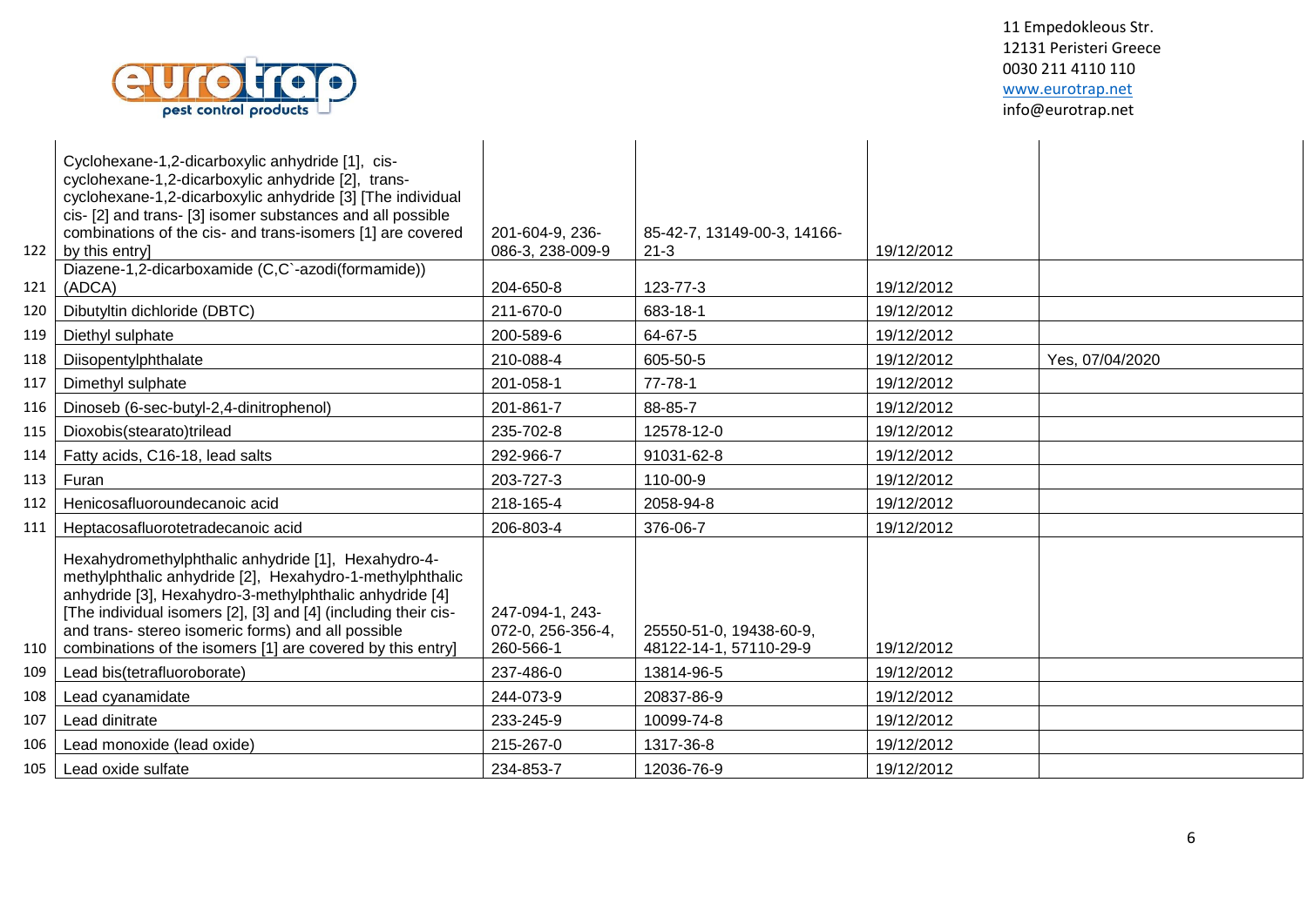

| 104 | Lead titanium trioxide                                                                                                                                                                                                                                                                                                                                                                         | 235-038-9 | 12060-00-3  | 19/12/2012 |                 |
|-----|------------------------------------------------------------------------------------------------------------------------------------------------------------------------------------------------------------------------------------------------------------------------------------------------------------------------------------------------------------------------------------------------|-----------|-------------|------------|-----------------|
| 103 | Lead titanium zirconium oxide                                                                                                                                                                                                                                                                                                                                                                  | 235-727-4 | 12626-81-2  | 19/12/2012 |                 |
| 102 | Methoxyacetic acid                                                                                                                                                                                                                                                                                                                                                                             | 210-894-6 | 625-45-6    | 19/12/2012 |                 |
| 101 | Methyloxirane (Propylene oxide)                                                                                                                                                                                                                                                                                                                                                                | 200-879-2 | 75-56-9     | 19/12/2012 |                 |
| 100 | N,N-dimethylformamide                                                                                                                                                                                                                                                                                                                                                                          | 200-679-5 | 68-12-2     | 19/12/2012 |                 |
| 99  | N-methylacetamide                                                                                                                                                                                                                                                                                                                                                                              | 201-182-6 | 79-16-3     | 19/12/2012 |                 |
| 98  | N-pentyl-isopentylphthalate                                                                                                                                                                                                                                                                                                                                                                    |           | 776297-69-9 | 19/12/2012 | Yes, 07/04/2020 |
| 97  | o-aminoazotoluene                                                                                                                                                                                                                                                                                                                                                                              | 202-591-2 | 97-56-3     | 19/12/2012 |                 |
| 96  | o-Toluidine                                                                                                                                                                                                                                                                                                                                                                                    | 202-429-0 | 95-53-4     | 19/12/2012 |                 |
| 95  | Orange lead (lead tetroxide)                                                                                                                                                                                                                                                                                                                                                                   | 215-235-6 | 1314-41-6   | 19/12/2012 |                 |
| 94  | Pentacosafluorotridecanoic acid                                                                                                                                                                                                                                                                                                                                                                | 276-745-2 | 72629-94-8  | 19/12/2012 |                 |
| 93  | Pentalead tetraoxide sulphate                                                                                                                                                                                                                                                                                                                                                                  | 235-067-7 | 12065-90-6  | 19/12/2012 |                 |
| 92  | Pyrochlore, antimony lead yellow                                                                                                                                                                                                                                                                                                                                                               | 232-382-1 | 8012-00-8   | 19/12/2012 |                 |
| 91  | Silicic acid<br>(H <sub>2</sub> Si <sub>2</sub> O <sub>5</sub> ), barium<br>salt (1:1), lead-doped [with lead (Pb) content above the<br>applicable generic concentration limit for 'toxicity for<br>reproduction' Repr. 1A (CLP) or category 1 (DSD), the<br>substance is a member of the group entry of lead<br>compounds, with index number 082-001-00-6 in Regulation<br>(EC) No 1272/2008] | 272-271-5 | 68784-75-8  | 19/12/2012 |                 |
| 90  | Silicic acid, lead salt                                                                                                                                                                                                                                                                                                                                                                        | 234-363-3 | 11120-22-2  | 19/12/2012 |                 |
| 89  | Sulfurous acid, lead salt, dibasic                                                                                                                                                                                                                                                                                                                                                             | 263-467-1 | 62229-08-7  | 19/12/2012 |                 |
| 88  | Tetraethyllead                                                                                                                                                                                                                                                                                                                                                                                 | 201-075-4 | 78-00-2     | 19/12/2012 |                 |
| 87  | Tetralead trioxide sulphate                                                                                                                                                                                                                                                                                                                                                                    | 235-380-9 | 12202-17-4  | 19/12/2012 |                 |
| 86  | Tricosafluorododecanoic acid                                                                                                                                                                                                                                                                                                                                                                   | 206-203-2 | 307-55-1    | 19/12/2012 |                 |
| 85  | Trilead bis(carbonate) dihydroxide                                                                                                                                                                                                                                                                                                                                                             | 215-290-6 | 1319-46-6   | 19/12/2012 |                 |
| 84  | Trilead dioxide phosphonate                                                                                                                                                                                                                                                                                                                                                                    | 235-252-2 | 12141-20-7  | 19/12/2012 |                 |
|     |                                                                                                                                                                                                                                                                                                                                                                                                |           |             |            |                 |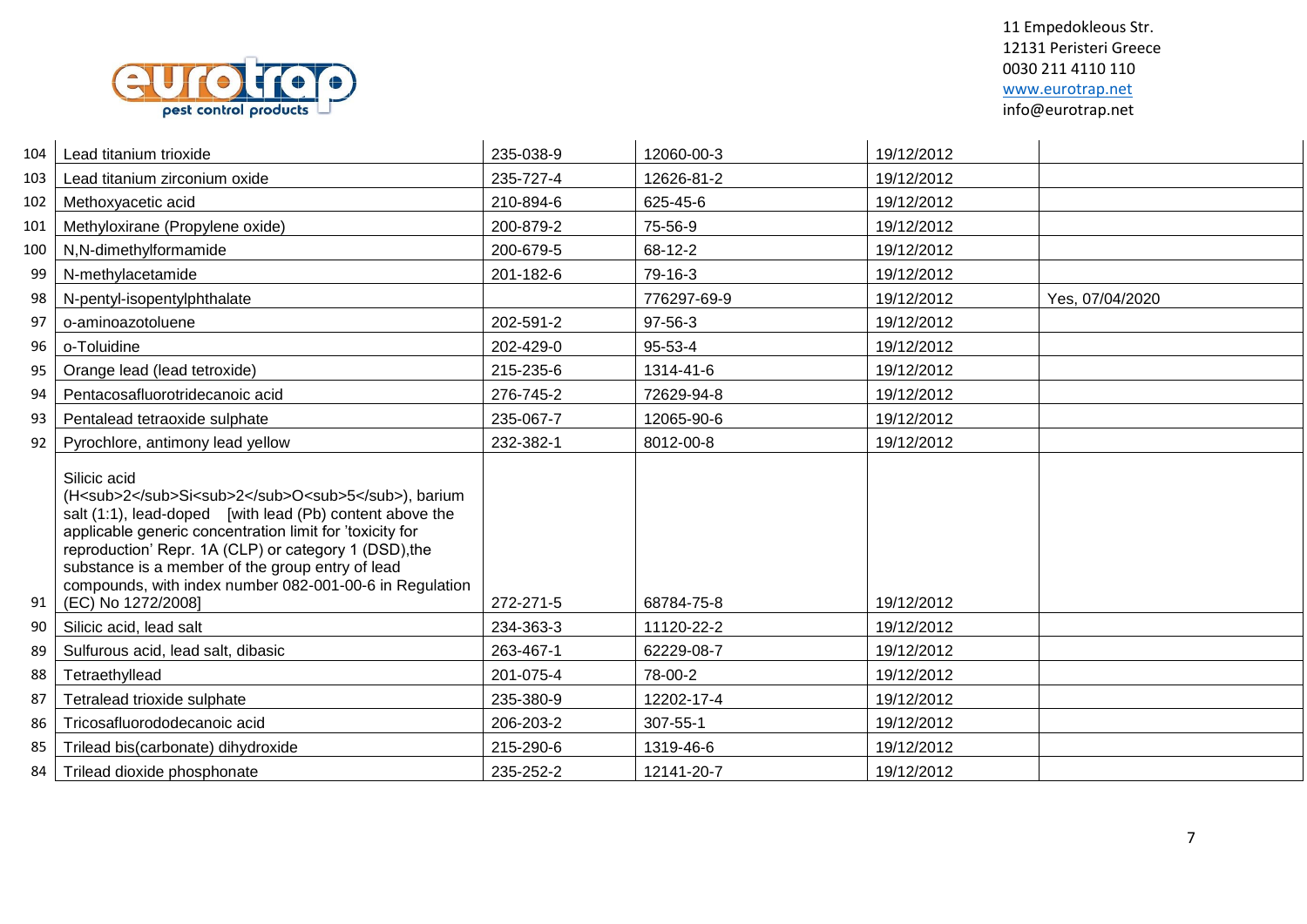

| 83   | 1,2-bis(2-methoxyethoxy)ethane (TEGDME, triglyme)                                                                                                                                                                                                 | 203-977-3 | 112-49-2       | 18/6/2012  |                 |
|------|---------------------------------------------------------------------------------------------------------------------------------------------------------------------------------------------------------------------------------------------------|-----------|----------------|------------|-----------------|
| 82   | 1,2-dimethoxyethane, ethylene glycol dimethyl ether<br>(EGDME)                                                                                                                                                                                    | 203-794-9 | 110-71-4       | 18/6/2012  |                 |
| 81   | 1,3,5-Tris(oxiran-2-ylmethyl)-1,3,5-triazinane-2,4,6-trione<br>(TGIC)                                                                                                                                                                             | 219-514-3 | 2451-62-9      | 18/6/2012  |                 |
|      | 1,3,5-tris[(2S and 2R)-2,3-epoxypropyl]-1,3,5-triazine-2,4,6-<br>80   (1H, 3H, 5H) - trione (β-TGIC)                                                                                                                                              | 423-400-0 | 59653-74-6     | 18/6/2012  |                 |
| 79   | 4,4'-bis(dimethylamino)-4"-(methylamino)trityl alcohol [with<br>$\geq$ 0.1% of Michler's ketone (EC No. 202-027-5) or Michler's<br>base (EC No. 202-959-2)]                                                                                       | 209-218-2 | 561-41-1       | 18/6/2012  |                 |
| 78 I | 4,4'-bis(dimethylamino)benzophenone (Michler's ketone)                                                                                                                                                                                            | 202-027-5 | $90 - 94 - 8$  | 18/6/2012  |                 |
| 77   | [4-[4,4'-bis(dimethylamino) benzhydrylidene]cyclohexa-2,5-<br>dien-1-ylidene]dimethylammonium chloride (C.I. Basic<br>Violet 3) [with $\geq 0.1\%$ of Michler's ketone (EC No. 202-027-<br>5) or Michler's base (EC No. 202-959-2)]               | 208-953-6 | 548-62-9       | 18/6/2012  |                 |
| 76   | [4-[[4-anilino-1-naphthyl][4-<br>(dimethylamino)phenyl]methylene]cyclohexa-2,5-dien-1-<br>ylidene] dimethylammonium chloride (C.I. Basic Blue 26)<br>[with ≥ 0.1% of Michler's ketone (EC No. 202-027-5) or<br>Michler's base (EC No. 202-959-2)] | 219-943-6 | 2580-56-5      | 18/6/2012  |                 |
| 75   | Diboron trioxide                                                                                                                                                                                                                                  | 215-125-8 | 1303-86-2      | 18/6/2012  |                 |
| 74   | Formamide                                                                                                                                                                                                                                         | 200-842-0 | $75-12-7$      | 18/6/2012  |                 |
| 73   | Lead(II) bis(methanesulfonate)                                                                                                                                                                                                                    | 401-750-5 | 17570-76-2     | 18/6/2012  |                 |
| 72   | N,N,N',N'-tetramethyl-4,4'-methylenedianiline (Michler's<br>base)                                                                                                                                                                                 | 202-959-2 | $101 - 61 - 1$ | 18/6/2012  |                 |
| 71 I | $\alpha$ , $\alpha$ -Bis[4-(dimethylamino)phenyl]-4<br>(phenylamino)naphthalene-1-methanol (C.I. Solvent Blue<br>4) [with ≥ 0.1% of Michler's ketone (EC No. 202-027-5) or<br>Michler's base (EC No. 202-959-2)]                                  | 229-851-8 | 6786-83-0      | 18/6/2012  |                 |
| 70 I | 1,2-Dichloroethane                                                                                                                                                                                                                                | 203-458-1 | 107-06-2       | 19/12/2011 | Yes, 11/22/2017 |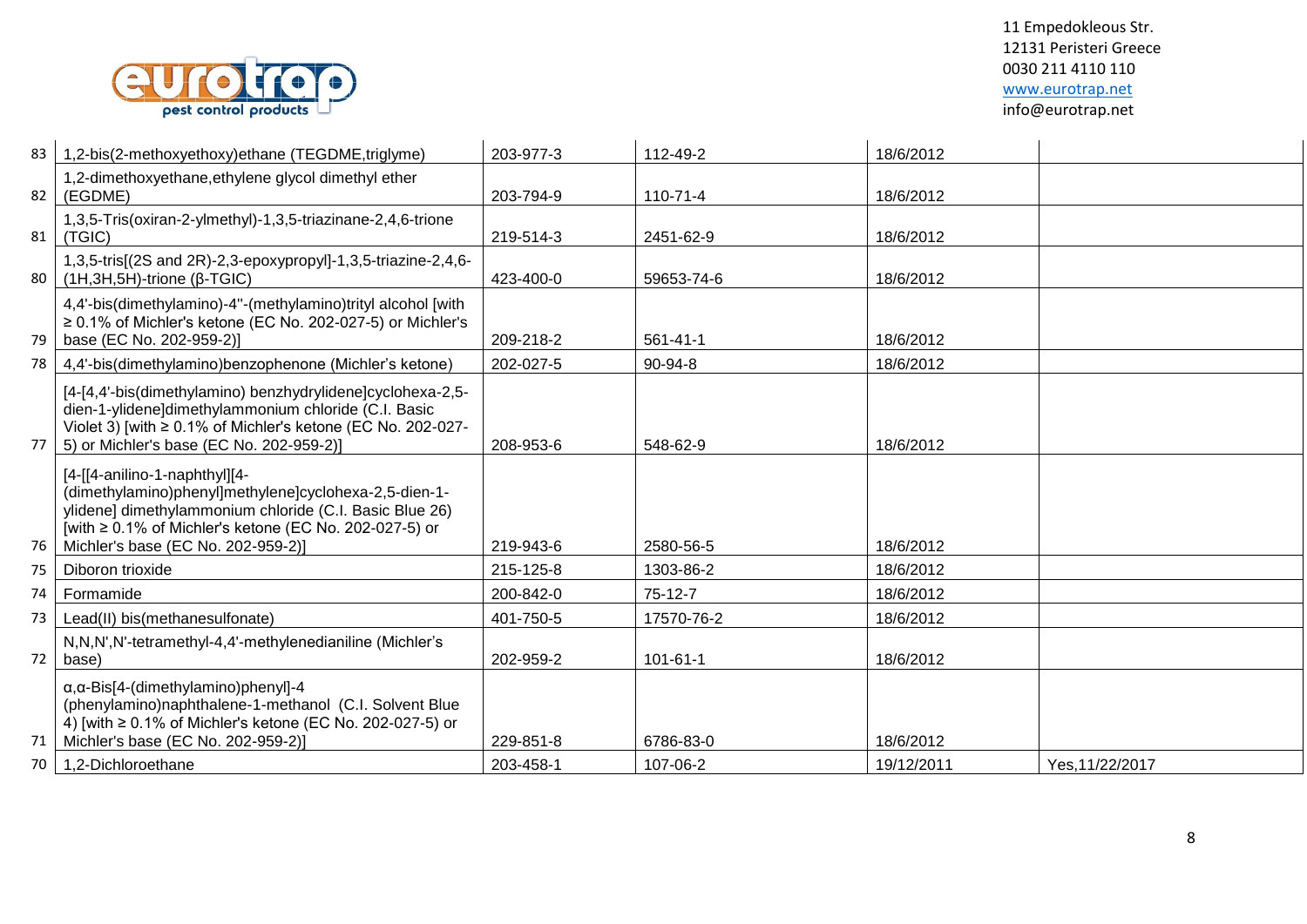

| 69 | 2,2'-dichloro-4,4'-methylenedianiline (MOCA)                                                                                                                                                                                                                                                                                                                                                                                                                                                                                                                                                                                                                                                                                              | 202-918-9 | $101 - 14 - 4$ | 19/12/2011 | Yes, 11/22/2017 |
|----|-------------------------------------------------------------------------------------------------------------------------------------------------------------------------------------------------------------------------------------------------------------------------------------------------------------------------------------------------------------------------------------------------------------------------------------------------------------------------------------------------------------------------------------------------------------------------------------------------------------------------------------------------------------------------------------------------------------------------------------------|-----------|----------------|------------|-----------------|
| 68 | 2-Methoxyaniline, o-Anisidine                                                                                                                                                                                                                                                                                                                                                                                                                                                                                                                                                                                                                                                                                                             | 201-963-1 | $90 - 04 - 0$  | 19/12/2011 |                 |
| 67 | 4-(1,1,3,3-tetramethylbutyl)phenol                                                                                                                                                                                                                                                                                                                                                                                                                                                                                                                                                                                                                                                                                                        | 205-426-2 | 140-66-9       | 19/12/2011 | Yes, 01/04/2021 |
| 66 | Aluminosilicate Refractory Ceramic Fibres are fibres<br>covered by index number 650-017-00-8 in Annex VI, part 3,<br>table 3.1 of Regulation (EC) No 1272/2008 of the European<br>Parliament and of the Council of 16 December 2008 on<br>classification, labelling and packaging of substances and<br>mixtures, and fulfil the three following conditions: a) oxides<br>of aluminium and silicon are the main components present<br>(in the fibres) within variable concentration ranges b) fibres<br>have a length weighted geometric mean diameter less two<br>standard geometric errors of 6 or less micrometres (µm) c)<br>alkaline oxide and alkali earth oxide<br>(Na2O+K2O+CaO+MgO+BaO) content less or equal to<br>18% by weight |           |                | 19/12/2011 |                 |
| 65 | Arsenic acid                                                                                                                                                                                                                                                                                                                                                                                                                                                                                                                                                                                                                                                                                                                              | 231-901-9 | 7778-39-4      | 19/12/2011 | Yes, 08/22/2017 |
| 64 | Bis(2-methoxyethyl) ether                                                                                                                                                                                                                                                                                                                                                                                                                                                                                                                                                                                                                                                                                                                 | 203-924-4 | 111-96-6       | 19/12/2011 | Yes, 08/22/2017 |
| 63 | Bis(2-methoxyethyl) phthalate                                                                                                                                                                                                                                                                                                                                                                                                                                                                                                                                                                                                                                                                                                             | 204-212-6 | 117-82-8       | 19/12/2011 | Yes, 07/04/2020 |
| 62 | Calcium arsenate                                                                                                                                                                                                                                                                                                                                                                                                                                                                                                                                                                                                                                                                                                                          | 231-904-5 | 7778-44-1      | 19/12/2011 |                 |
| 61 | Dichromium tris(chromate)                                                                                                                                                                                                                                                                                                                                                                                                                                                                                                                                                                                                                                                                                                                 | 246-356-2 | 24613-89-6     | 19/12/2011 | Yes, 01/22/2019 |
| 60 | Formaldehyde, oligomeric reaction products with aniline                                                                                                                                                                                                                                                                                                                                                                                                                                                                                                                                                                                                                                                                                   | 500-036-1 | 25214-70-4     | 19/12/2011 | Yes, 08/22/2017 |
| 59 | Lead diazide, Lead azide                                                                                                                                                                                                                                                                                                                                                                                                                                                                                                                                                                                                                                                                                                                  | 236-542-1 | 13424-46-9     | 19/12/2011 |                 |
| 58 | Lead dipicrate                                                                                                                                                                                                                                                                                                                                                                                                                                                                                                                                                                                                                                                                                                                            | 229-335-2 | 6477-64-1      | 19/12/2011 |                 |
| 57 | Lead styphnate                                                                                                                                                                                                                                                                                                                                                                                                                                                                                                                                                                                                                                                                                                                            | 239-290-0 | 15245-44-0     | 19/12/2011 |                 |
| 56 | N,N-dimethylacetamide                                                                                                                                                                                                                                                                                                                                                                                                                                                                                                                                                                                                                                                                                                                     | 204-826-4 | 127-19-5       | 19/12/2011 |                 |
| 55 | Pentazinc chromate octahydroxide                                                                                                                                                                                                                                                                                                                                                                                                                                                                                                                                                                                                                                                                                                          | 256-418-0 | 49663-84-5     | 19/12/2011 | Yes, 01/22/2019 |
| 54 | Phenolphthalein                                                                                                                                                                                                                                                                                                                                                                                                                                                                                                                                                                                                                                                                                                                           | 201-004-7 | 77-09-8        | 19/12/2011 |                 |
| 53 | Potassium hydroxyoctaoxodizincatedichromate                                                                                                                                                                                                                                                                                                                                                                                                                                                                                                                                                                                                                                                                                               | 234-329-8 | 11103-86-9     | 19/12/2011 | Yes, 01/22/2019 |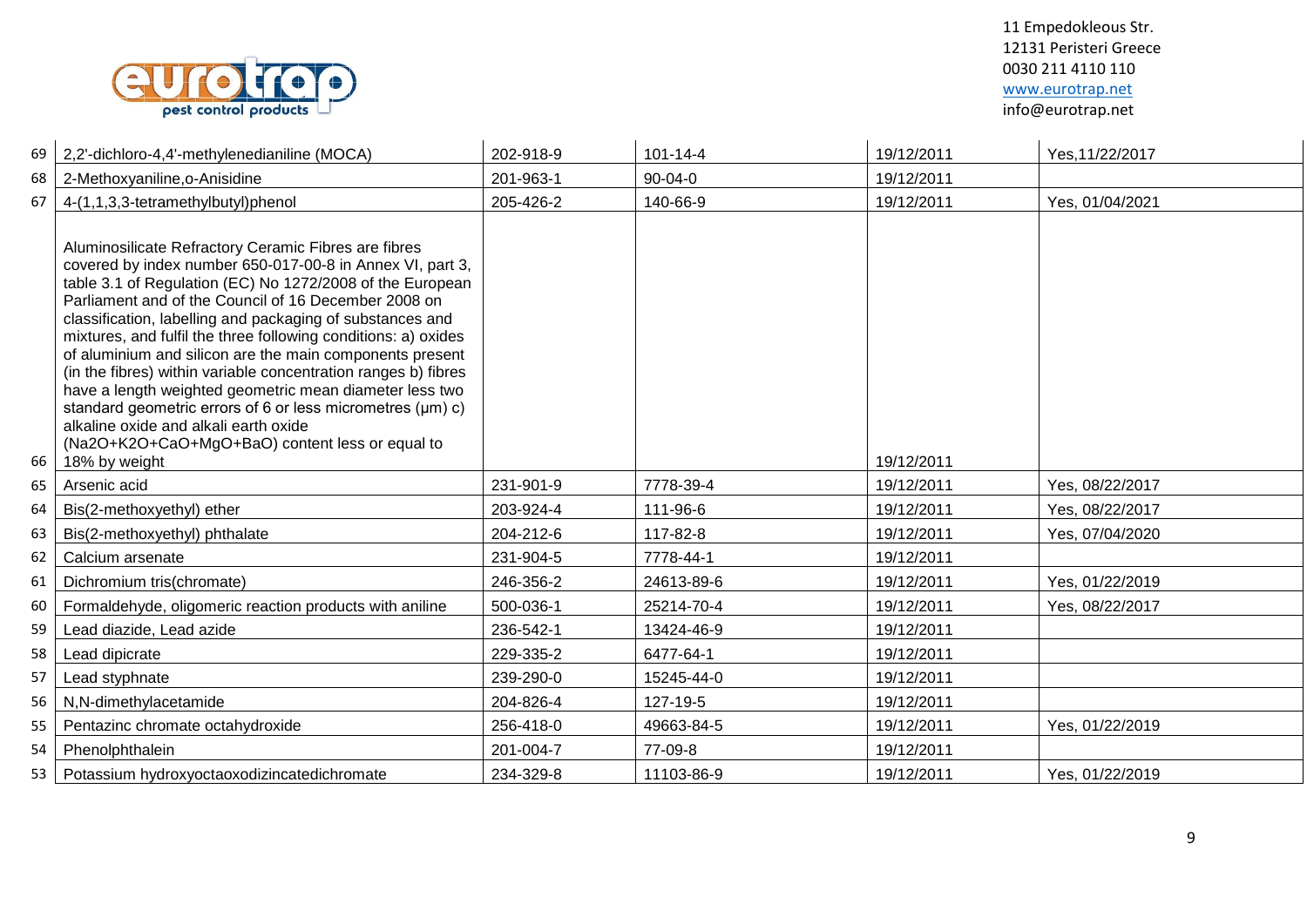

| 52 | Trilead diarsenate                                                                                                                                                                                                                                                                                                                                                                                                                                                                                                                                                                                                                                                                                                                                             | 222-979-5 | 3687-31-8           | 19/12/2011                 |                 |
|----|----------------------------------------------------------------------------------------------------------------------------------------------------------------------------------------------------------------------------------------------------------------------------------------------------------------------------------------------------------------------------------------------------------------------------------------------------------------------------------------------------------------------------------------------------------------------------------------------------------------------------------------------------------------------------------------------------------------------------------------------------------------|-----------|---------------------|----------------------------|-----------------|
| 51 | Zirconia Aluminosilicate Refractory Ceramic Fibres are<br>fibres covered by index number 650-017-00-8 in Annex VI,<br>part 3, table 3.1 of Regulation (EC) No 1272/2008 of the<br>European Parliament and of the Council of 16 December<br>2008 on classification, labelling and packaging of<br>substances and mixtures, and fulfil the three following<br>conditions: a) oxides of aluminium, silicon and zirconium<br>are the main components present (in the fibres) within<br>variable concentration ranges b) fibres have a length<br>weighted geometric mean diameter less two standard<br>geometric errors of 6 or less micrometres (µm). c) alkaline<br>oxide and alkali earth oxide (Na2O+K2O+CaO+MgO+BaO)<br>content less or equal to 18% by weight |           |                     | 19/12/2011                 |                 |
| 50 | Cobalt dichloride                                                                                                                                                                                                                                                                                                                                                                                                                                                                                                                                                                                                                                                                                                                                              | 231-589-4 | 7646-79-9           | 2011/06/20 -<br>2008/10/28 |                 |
| 49 | 1,2,3-trichloropropane                                                                                                                                                                                                                                                                                                                                                                                                                                                                                                                                                                                                                                                                                                                                         | 202-486-1 | $96 - 18 - 4$       | 20/6/2011                  |                 |
| 48 | 1,2-Benzenedicarboxylic acid, di-C6-8-branched alkyl<br>esters, C7-rich                                                                                                                                                                                                                                                                                                                                                                                                                                                                                                                                                                                                                                                                                        | 276-158-1 | 71888-89-6          | 20/6/2011                  | Yes, 07/04/2020 |
| 47 | 1,2-Benzenedicarboxylic acid, di-C7-11-branched and<br>linear alkyl esters                                                                                                                                                                                                                                                                                                                                                                                                                                                                                                                                                                                                                                                                                     | 271-084-6 | 68515-42-4          | 20/6/2011                  | Yes, 07/04/2020 |
| 46 | 1-Methyl-2-pyrrolidone (NMP)                                                                                                                                                                                                                                                                                                                                                                                                                                                                                                                                                                                                                                                                                                                                   | 212-828-1 | 872-50-4            | 20/6/2011                  |                 |
| 45 | 2-Ethoxyethyl acetate                                                                                                                                                                                                                                                                                                                                                                                                                                                                                                                                                                                                                                                                                                                                          | 203-839-2 | $111 - 15 - 9$      | 20/6/2011                  |                 |
| 44 | Hydrazine                                                                                                                                                                                                                                                                                                                                                                                                                                                                                                                                                                                                                                                                                                                                                      | 206-114-9 | 302-01-2, 7803-57-8 | 20/6/2011                  |                 |
| 43 | Strontium chromate                                                                                                                                                                                                                                                                                                                                                                                                                                                                                                                                                                                                                                                                                                                                             | 232-142-6 | 7789-6-2.           | 20/6/2011                  | Yes, 01/22/2019 |
| 42 | 2-Ethoxyethanol                                                                                                                                                                                                                                                                                                                                                                                                                                                                                                                                                                                                                                                                                                                                                | 203-804-1 | 110-80-5            | 15/12/2010                 |                 |
| 41 | 2-Methoxyethanol                                                                                                                                                                                                                                                                                                                                                                                                                                                                                                                                                                                                                                                                                                                                               | 203-713-7 | 109-86-4            | 15/12/2010                 |                 |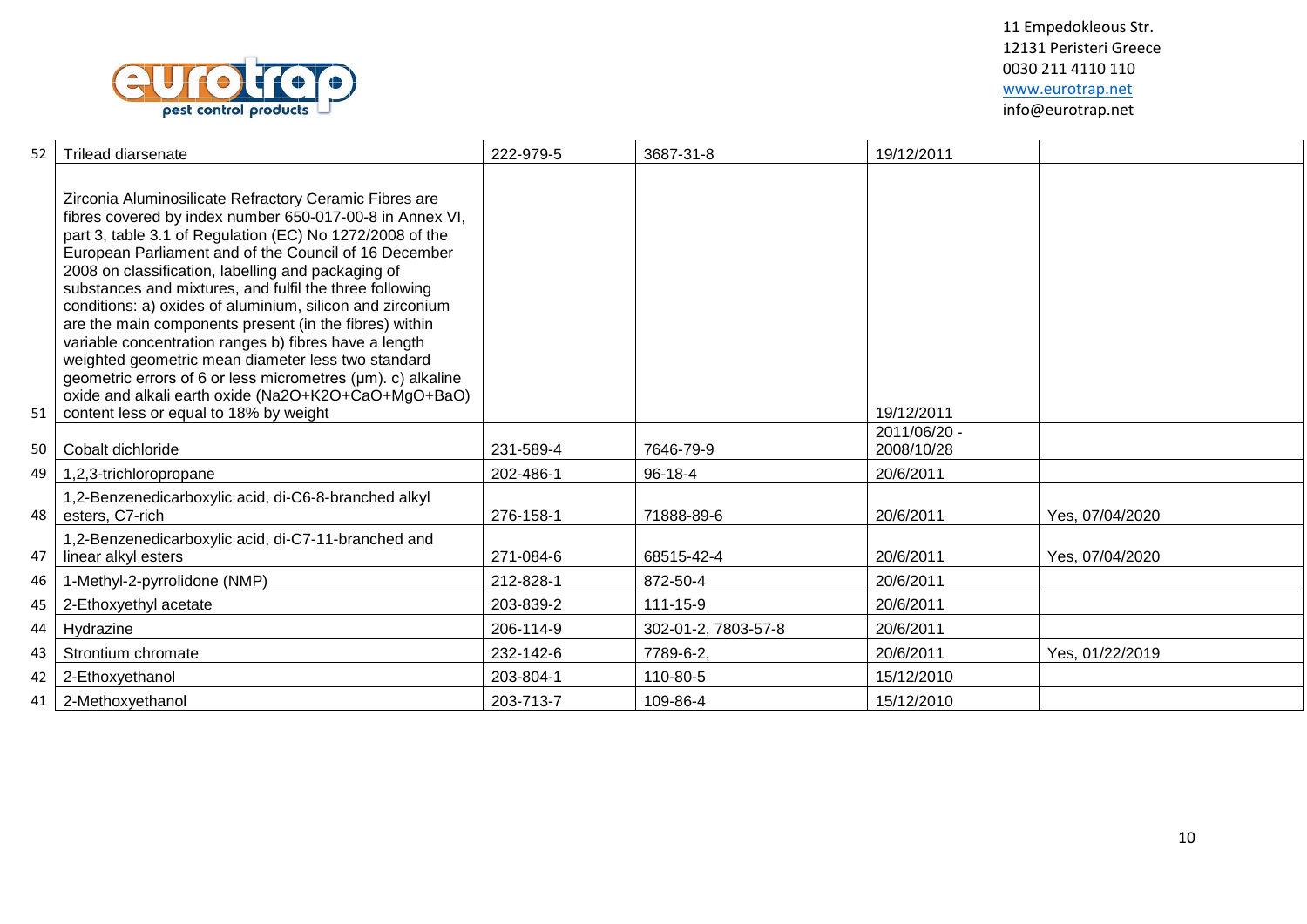

| 40 | Acids generated from chromium trioxide and their<br>oligomers. Names of the acids and their oligomers:<br>Chromic acid, Dichromic acid, Oligomers of chromic acid<br>and dichromic acid. | 231-801-5, 236-<br>881-5 | 7738-94-5, 13530-68-2                  | 15/12/2010 | Yes, 09/21/2017 |
|----|------------------------------------------------------------------------------------------------------------------------------------------------------------------------------------------|--------------------------|----------------------------------------|------------|-----------------|
| 39 | Chromium trioxide                                                                                                                                                                        | 215-607-8                | 1333-82-0                              | 15/12/2010 | Yes, 09/21/2017 |
| 38 | Cobalt(II) carbonate                                                                                                                                                                     | 208-169-4                | 513-79-1                               | 15/12/2010 |                 |
| 37 | Cobalt(II) diacetate                                                                                                                                                                     | 200-755-8                | $71 - 48 - 7$                          | 15/12/2010 |                 |
| 36 | Cobalt(II) dinitrate                                                                                                                                                                     | 233-402-1                | 10141-05-6                             | 15/12/2010 |                 |
| 35 | Cobalt(II) sulphate                                                                                                                                                                      | 233-334-2                | 10124-43-3                             | 15/12/2010 |                 |
| 34 | Ammonium dichromate                                                                                                                                                                      | 232-143-1                | 7789-9-5,                              | 18/6/2010  | Yes, 09/21/2017 |
| 33 | Boric acid                                                                                                                                                                               | 233-139-2, 234-<br>343-4 | 10043-35-3, 11113-50-1                 | 18/6/2010  |                 |
| 32 | Disodium tetraborate, anhydrous                                                                                                                                                          | 215-540-4                | 1303-96-4, 1330-43-4, 12179-<br>$04-3$ | 18/6/2010  |                 |
| 31 | Potassium chromate                                                                                                                                                                       | 232-140-5                | 7789-00-6                              | 18/6/2010  | Yes, 09/21/2017 |
| 30 | Potassium dichromate                                                                                                                                                                     | 231-906-6                | 7778-50-9                              | 18/6/2010  | Yes, 09/21/2017 |
| 29 | Sodium chromate                                                                                                                                                                          | 231-889-5                | 7775-11-3,                             | 18/6/2010  | Yes, 09/21/2017 |
| 28 | Tetraboron disodium heptaoxide, hydrate                                                                                                                                                  | 235-541-3                | 12267-73-1                             | 18/6/2010  |                 |
| 27 | Trichloroethylene                                                                                                                                                                        | 201-167-4                | 79-01-6                                | 18/6/2010  | Yes, 04/21/2016 |
| 26 | Acrylamide                                                                                                                                                                               | 201-173-7                | 79-06-1                                | 30/3/2010  |                 |
| 25 | 2,4-Dinitrotoluene (2,4-DNT)                                                                                                                                                             | 204-450-0                | $121 - 14 - 2$                         | 13/1/2010  | Yes, 08/21/2015 |
| 24 | Anthracene oil                                                                                                                                                                           | 292-602-7                | 90640-80-5                             | 13/1/2010  | Yes, 10/04/2020 |
| 23 | Anthracene oil, anthracene paste                                                                                                                                                         | 292-603-2                | 90640-81-6                             | 13/1/2010  |                 |
| 22 | Anthracene oil, anthracene paste, anthracene fraction                                                                                                                                    | 295-275-9                | 91995-15-2                             | 13/1/2010  |                 |
| 21 | Anthracene oil, anthracene paste, distn. lights                                                                                                                                          | 295-278-5                | 91995-17-4                             | 13/1/2010  |                 |
| 20 | Anthracene oil, anthracene-low                                                                                                                                                           | 292-604-8                | 90640-82-7                             | 13/1/2010  |                 |
| 19 | Diisobutyl phthalate (DIBP)                                                                                                                                                              | 201-553-2                | 84-69-5                                | 13/1/2010  | Yes, 02/21/2015 |
| 18 | Lead chromate                                                                                                                                                                            | 231-846-0                | 7758-97-6                              | 13/1/2010  | Yes, 05/21/2015 |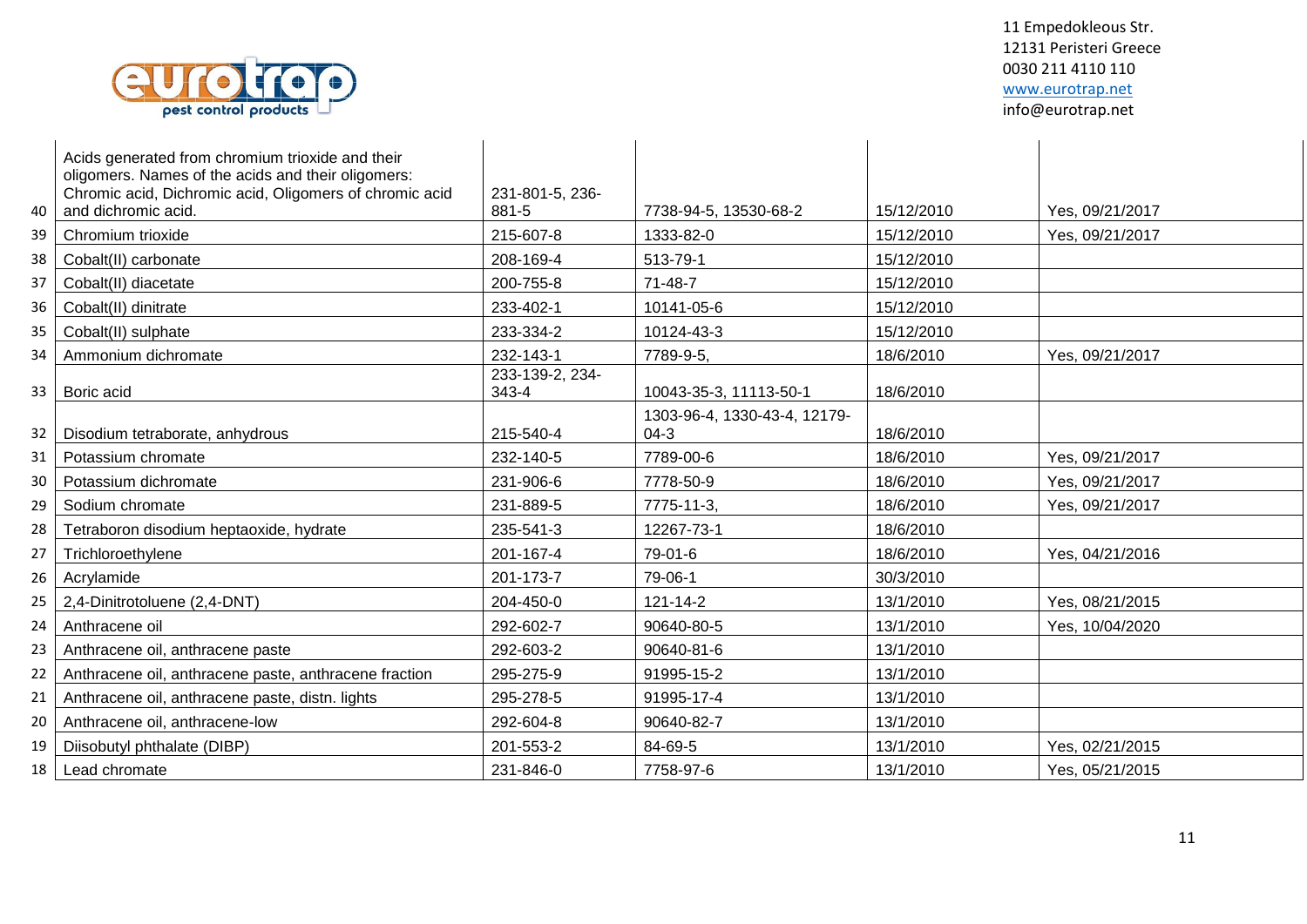

| 17 | Lead chromate molybdate sulphate red (C.I. Pigment Red<br>104)                                                                                                            | 235-759-9                | 12656-85-8                                                         | 13/1/2010  | Yes, 05/21/2015 |
|----|---------------------------------------------------------------------------------------------------------------------------------------------------------------------------|--------------------------|--------------------------------------------------------------------|------------|-----------------|
| 16 | Lead sulfochromate yellow (C.I. Pigment Yellow 34)                                                                                                                        | 215-693-7                | 1344-37-2                                                          | 13/1/2010  | Yes, 05/21/2015 |
| 15 | Pitch, coal tar, high temp.                                                                                                                                               | 266-028-2                | 65996-93-2                                                         | 13/1/2010  | Yes, 10/04/2020 |
| 14 | Tris(2-chloroethyl)phosphate                                                                                                                                              | 204-118-5                | 115-96-8                                                           | 13/1/2010  | Yes, 08/21/2015 |
| 13 | 4,4'- Diaminodiphenylmethane (MDA)                                                                                                                                        | 202-974-4                | 101-77-9                                                           | 28/10/2008 | Yes, 08/21/2014 |
| 12 | 5-tert-butyl-2,4,6-trinitro-m-xylene (Musk xylene)                                                                                                                        | 201-329-4                | $81 - 15 - 2$                                                      | 28/10/2008 | Yes, 08/21/2014 |
| 11 | Alkanes, C10-13, chloro (Short Chain Chlorinated<br>Paraffins)                                                                                                            | 287-476-5                | 85535-84-8                                                         | 28/10/2008 |                 |
| 10 | Anthracene                                                                                                                                                                | 204-371-1                | 120-12-7                                                           | 28/10/2008 |                 |
|    | Benzyl butyl phthalate (BBP)                                                                                                                                              | 201-622-7                | 85-68-7                                                            | 28/10/2008 | Yes, 02/21/2015 |
|    | Bis(tributyltin) oxide (TBTO)                                                                                                                                             | 200-268-0                | 56-35-9                                                            | 28/10/2008 |                 |
|    | Diarsenic pentaoxide                                                                                                                                                      | 215-116-9                | 1303-28-2                                                          | 28/10/2008 | Yes, 05/21/2015 |
| 6  | Diarsenic trioxide                                                                                                                                                        | 215-481-4                | 1327-53-3                                                          | 28/10/2008 | Yes, 05/21/2015 |
|    | Dibutyl phthalate (DBP)                                                                                                                                                   | 201-557-4                | 84-74-2                                                            | 28/10/2008 | Yes, 02/21/2015 |
|    | Hexabromocyclododecane (HBCDD) and all major<br>diastereoisomers identified: Alpha-<br>hexabromocyclododecane Beta-hexabromocyclododecane<br>Gamma-hexabromocyclododecane | 247-148-4, 221-<br>695-9 | 25637-99-4, 3194-55-6,<br>134237-50-6, 134237-51-7,<br>134237-52-8 | 28/10/2008 | Yes, 08/21/2015 |
|    | Lead hydrogen arsenate                                                                                                                                                    | 232-064-2                | 7784-40-9                                                          | 28/10/2008 |                 |
|    | Sodium dichromate                                                                                                                                                         | 234-190-3                | 7789-12-0, 10588-01-9                                              | 28/10/2008 | Yes, 09/21/2017 |
|    | Triethyl arsenate                                                                                                                                                         | 427-700-2                | 15606-95-8                                                         | 28/10/2008 |                 |